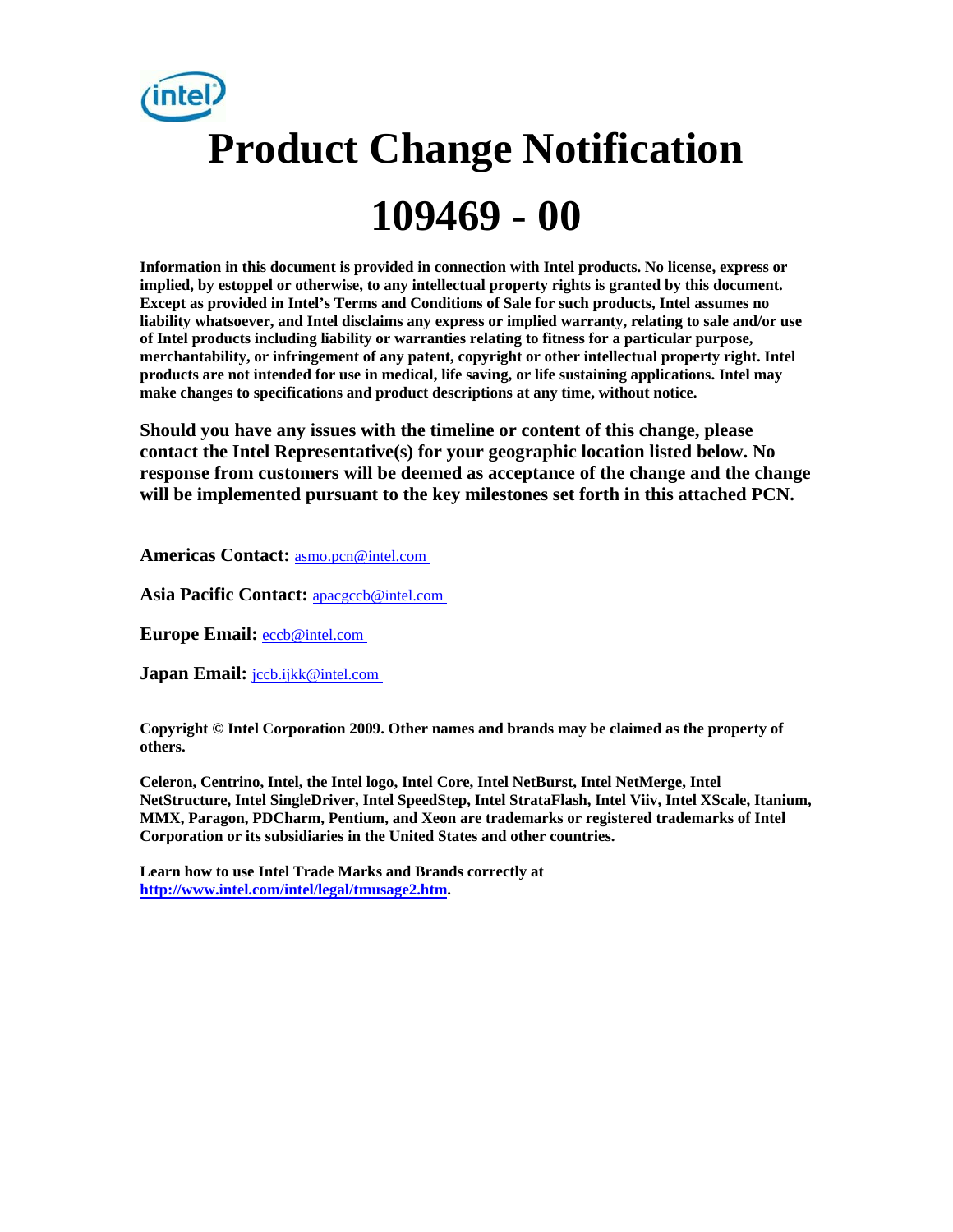

| <b>Change Notification #:</b> | $109469 - 00$                                |  |  |
|-------------------------------|----------------------------------------------|--|--|
| <b>Change Title:</b>          | SC5299BRP, PCN 109469-00, Product            |  |  |
|                               | <b>Design, Power Supply Second Source IC</b> |  |  |
|                               | <b>Qualified For Improved Output Voltage</b> |  |  |
|                               | <b>Regulation and Production Yield</b>       |  |  |
| <b>Date of Publication:</b>   | <b>July 02, 2009</b>                         |  |  |

#### **Key Characteristics of the Change:**

Product Design

#### **Forecasted Key Milestones:**

|  | Date Customer Must be Ready to Receive Post-Conversion Material: | Jul 25, 2009 |
|--|------------------------------------------------------------------|--------------|
|--|------------------------------------------------------------------|--------------|

#### **Description of Change to the Customer:**

A second source, current mode active clamp PWM controller IC (301), with superior Zener diode voltage characteristics compared with the first source IC, and better production yield data, has been qualified for use with the Intel(R) Server Chassis SC5299BRP 650W power supply.

The current mode active clamp PWM controller IC is responsible for generating the PWM control signals to the power MOSFET's of the DC-to-DC converter, and provides output voltage regulation.

This second source IC is expected to increase production yield from the current 98.6% to an anticipated 99.9%, and also provide improved PSU module output voltage regulation characteristics.

#### **Customer Impact of Change and Recommended Action:**

Customers will receive better output voltage regulation from this second source IC. Standard system validation is being recommended.

#### **Products Affected / Intel Ordering Codes:**

| <b>Pre Change</b>   | <b>Pre Change</b> | <b>Pre Change</b>       | <b>Post Change</b>  | <b>Post Change</b> | <b>Post Change</b>      |
|---------------------|-------------------|-------------------------|---------------------|--------------------|-------------------------|
| <b>Product Code</b> | MM#               | ГA                      | <b>Product Code</b> | MM#                | TА                      |
| SC5299BRP           | 877864            | D <sub>46870</sub> -011 | SC5299BRP           | 877864             | D <sub>46870</sub> -012 |
| SC5299BRPNA         | 881190            | D <sub>46870</sub> -011 | SC5299BRPNA         | 881190             | D <sub>46870</sub> -012 |
| APP4650WPSU         | 878018            | D43887-004              | APP4650WPSU         | 878018             | D <sub>43887</sub> -005 |

### **Reference Documents / Attachments:**

**Document: Location #:**